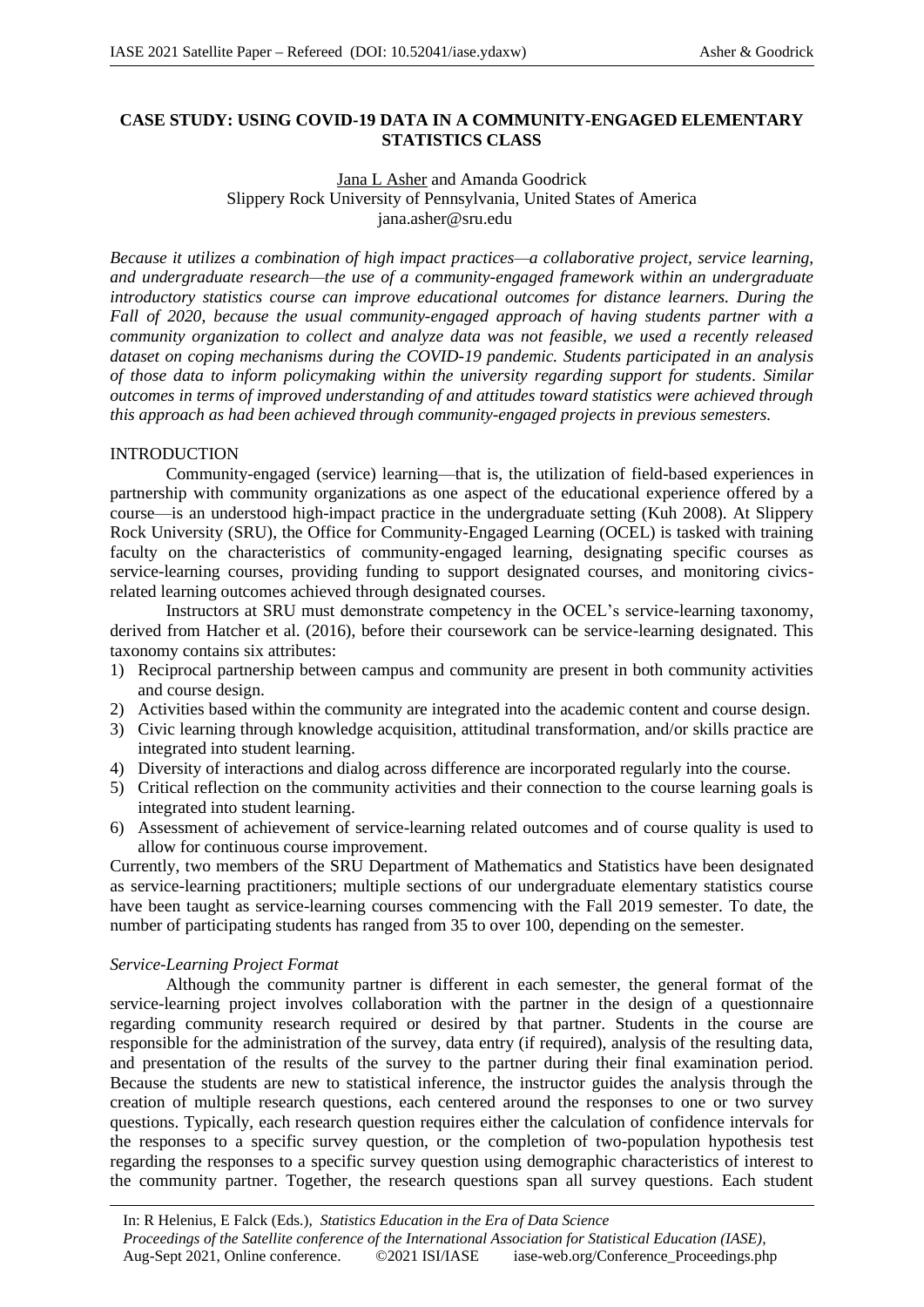creates a paper and presentation for one of the research questions; when possible, students are given the opportunity to choose a research question of interest to them. When the final presentations are made, each student is given one to three minutes to discuss their research question. Together, they provide a complete analysis of the survey data.

Students are given multiple opportunities over the course of the semester to reflect on their experience collecting and analyzing data as part of the service-learning project. However, their strongest and most impactful reflection occurs at the end of the course as part of the final paper for the semester. Students are asked to write a reflection to answer the following three sets of questions:

- 1) This project was done to help <INSERT COMMUNITY ORGANIZATION NAME HERE> to <INSERT COMMUNITY ORGANIZATION GOAL HERE>. Think about your role in this process. What did you learn about the public purpose of the field of statistics?
- 2) You will be asked to view your classmates' presentations over the final exam week. Do you understand what your classmates have presented? Does this surprise you?
- 3) Is what you learned in this course of use to you in your career and your life? Did your opinion about statistics change because of this course? How?

The first set of reflection questions, regarding the public purpose of statistics, relates to attribute three of the OCEL taxonomy. Students are introduced to the concept of statistics providing a foundation for the healthy functioning of democracy and society in the syllabus for the course, and that concept is reinforced throughout the semester. The responses students provide to this set of reflection questions allow for the assessment of the efficacy of the civic learning elements of the course. The second set of reflection questions addresses attribute two of the OCEL taxonomy, as it allows the student to determine how their participation in the service-learning has cemented their knowledge of the course material. The final set of reflection questions allows the assessment of student attitudes toward statistics as a field as the course is completed.

### *The Impact of COVID-19 and the Spring 2020 and Fall 2020 Service-Learning Projects*

Despite an interruption in face-to-face instruction during the Spring 2020 semester, our service-learning designated sections were able to complete a service-learning project centered around the creation of a white paper arguing that the Pennsylvania State System of Higher Education (PASSHE) should commit to a zero-carbon footprint across all fourteen campuses (Asher et al., 2020). The process by which the project was converted to be achievable in a distance learning environment is outlined in Asher (2020). Students were able to design the questionnaire for the survey, but no face-toface data collection occurred. Because we were unable to meet directly with our community partners during our final exam period, students instead prepared voice-over-PowerPoint presentations regarding their research questions. The instructor then combined those presentations into a single video file.

For the Fall 2020 semester, the planned project was a count of local area homeless youth in partnership with the community network Continuum of Care, a coalition of governmental and nongovernmental organizations dedicated to ending homelessness in Western Pennsylvania. Because no face-to-face interactions would be allowed due to COVID-19, a snowball sampling (Johnson 2014) process was attempted but failed. Serendipitously, in October of 2020 Professor Guanglei Hong of the University of Chicago announced a newly available dataset centered around coping mechanisms and mental health during the COVID-19 pandemic. The data were collected by her undergraduate Human Development Research Designs students during the Spring 2020 semester and prepared for public release during Summer 2020. By October, a quantitative dataset, as well as qualitative interview data and a user's manual, had been posted to voices.uchicago.edu/humdevcovid/. At SRU, we quickly determined that a new service-learning project for the students could be created using these data; our community partner became the SRU administration, who could use the results of our work to create policy regarding supportive services for students during the ongoing pandemic. Students were informed of the failure of the snowball sampling effort and provided with research questions related to the newly acquired dataset. Using those data, students prepared their final voice-over-PowerPoint presentations and papers.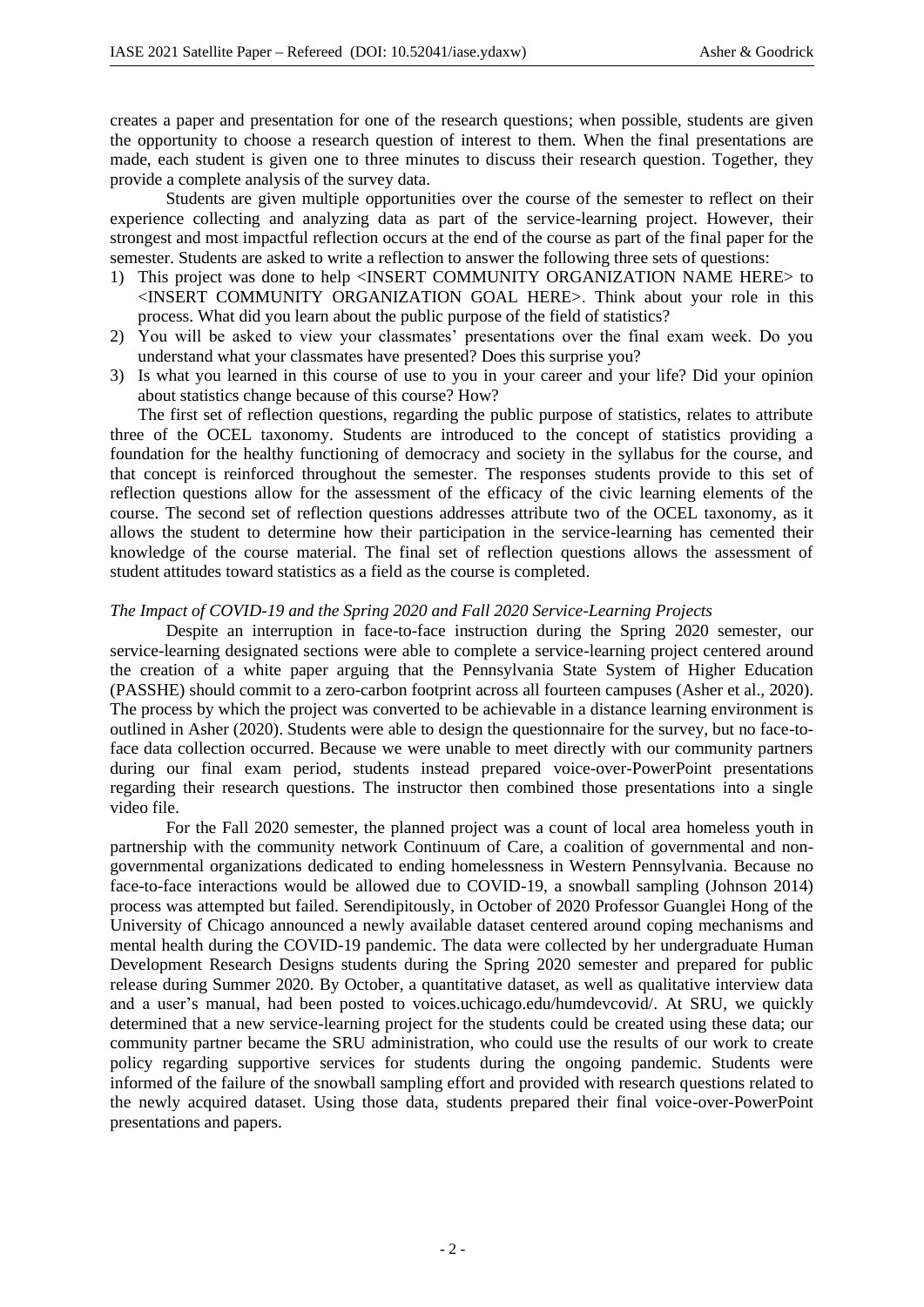#### *Assessing Student Outcomes of Service-Learning Across the Two Semesters*

A small body of literature currently exists regarding community-engaged learning in elementary statistics classes. In the authors' experience, the best review of existing research on community engagement in statistics coursework is provided by Doehler (2018), and we refer the reader to this resource for a complete analysis of the current literature. However, to our knowledge, no study has been completed as to the effect of excluding a data collection step within a service-learning project on student learning and attitude in a service-learning elementary statistics course.

This paper will use pre- and post-assessment data related to statistical concepts, as well as student reflections given in their final papers, to compare the educational outcomes of the Spring 2020 SRU Service-Learning Elementary Statistics cohort to the Fall 2020 SRU Service-Learning Elementary Statistics cohort.

### METHOD

Student learning of statistical concepts is assessed across all elementary statistics classes at SRU through pre- and post-assessment surveys based on the fourth version of the Comprehensive Assessment of Outcomes in Statistics Test described in delMas et al. (2007). Individual faculty are given the option to assign these surveys as homework (for participation credit) or as extra credit assignments. Students are asked to skip questions they do not know how to respond to during the preassessment. To score the assessments for the analysis presented here, each correct response was assigned one point, yielding a possible score of zero to forty points. The differences between pre- and post-assessment scores were then compared across the two semesters.

To assess student attitudes toward statistics, student reflections were coded along two dimensions: understanding of the public purpose of statistics and current level of appreciation of statistics. Along the first dimension, students were given one point if they recognized the purpose of the service-learning project for the community partner, one point if they were able to articulate how statistics contributes to the development of public policy, and one point if they were able to articulate the importance of statistics across multiple dimensions of society (e.g., for public policy, for scientific research, across different occupational fields, etc.), yielding a total score of zero to three points. Along the second dimension, students were given a point for indicating that their appreciation of the field of statistics had grown due to the class/service-learning project (whether they "liked" statistics), a point for indicating positive feelings for statistics, and a point if they indicated the belief that statistics will benefit their future career or life, also yielding a total score of zero to three points. Student scores were then compared across the two semesters.

### **RESULTS**

The results of the analysis of student learning of statistical concepts are given in Table 1. Please note that the Spring 2020 cohort started with greater conceptual knowledge, scoring two points higher on average during the pre-assessment. Although the post-assessment average was higher for the Spring 2020 cohort than the Fall 2020 cohort, the average post- minus pre-assessment score is over two times larger for the Fall 2020 cohort (0.48) than the Spring 2020 cohort (0.21). Across both cohorts and both assessments, the standard deviation hovers around 3-5 points.

|                     | Post-Assessment   |                        | Average Difference |
|---------------------|-------------------|------------------------|--------------------|
|                     | Average (Standard | Pre-Assessment Average | Post-Pre (Standard |
|                     | Deviation)        | (Standard Deviation)   | Deviation)         |
| Spring $2020(n=19)$ | 17.84 (3.94)      | 17.63(4.65)            | 0.21(4.37)         |

Table 1. Results of Analysis of Pre-/Post-Assessment for the Spring 2020 and Fall 2020 semesters

| Spring $2020(n=19)$ | 17.84 (3.94) | 17.63 (4.65) | 0.21(4.37) |
|---------------------|--------------|--------------|------------|
| Fall 2020 (n=27)    | 16.00(4.53)  | 15.52 (3.39) | 0.48(3.60) |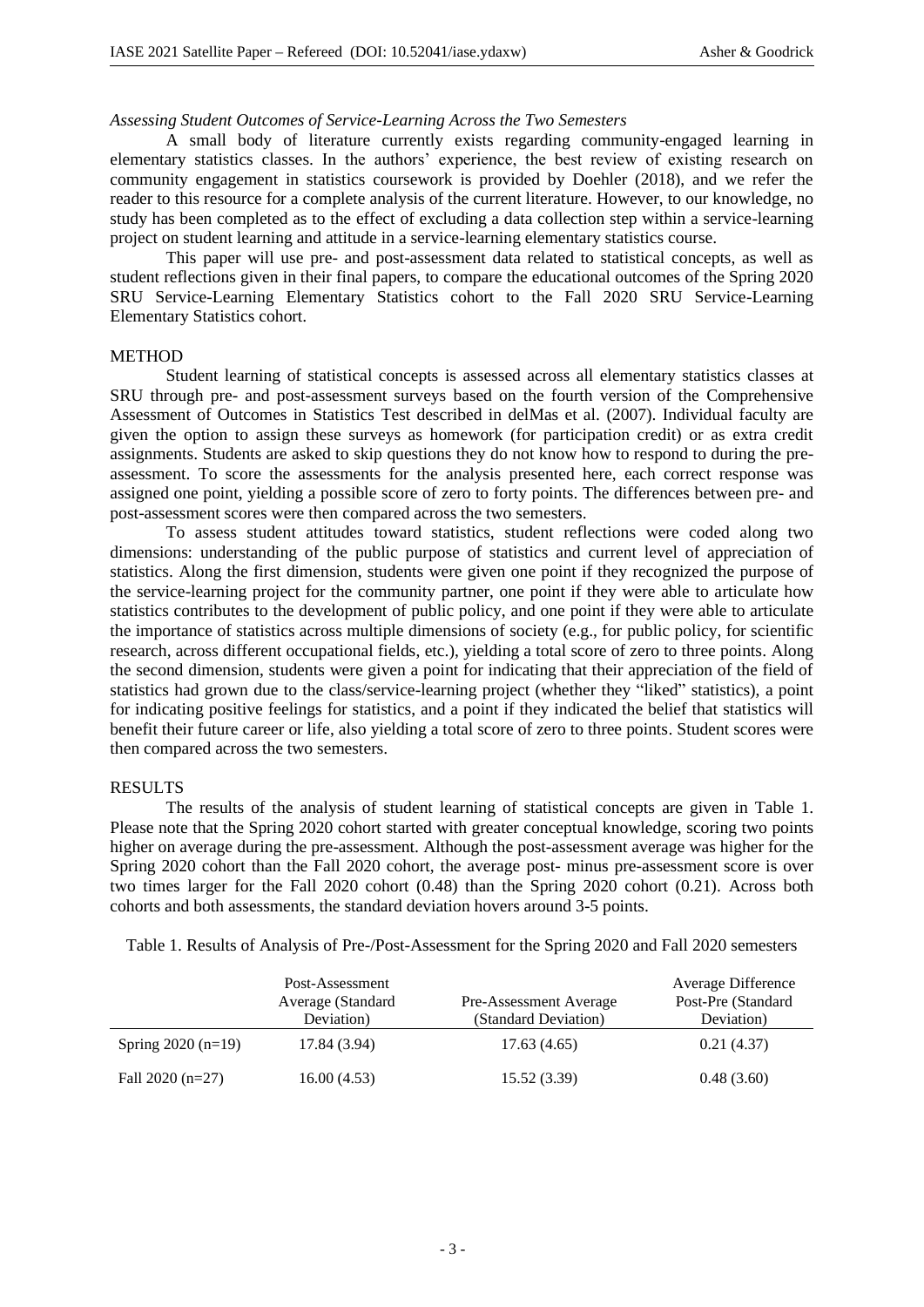| Understands the<br>Public Purpose of        | Spring<br>2020 | Fall<br>2020 |            |                                                    | Spring<br>2020 | Fall<br>2020 |            |
|---------------------------------------------|----------------|--------------|------------|----------------------------------------------------|----------------|--------------|------------|
| <b>Statistics</b>                           | $(n=23)$       | $(n=85)$     | Difference | <b>Statistics Attitude</b>                         | $(n=23)$       | $(n=85)$     | Difference |
| In the service-<br>learning project         | 87%            | 87%          | 0%         | Appreciates statistics<br>more after class/project | 74%            | 80%          | $-6\%$     |
| For societal good                           | 43%            | 40%          | 3%         | Expresses positive<br>feelings about statistics    | 87%            | 78%          | 9%         |
| Across multiple<br>dimensions of<br>society | 9%             | 12%          | $-3%$      | Believes statistics will<br>benefit future career  | 70%            | 65%          | 5%         |
| Average                                     | 1.4            | 1.4          | 0.0        | Average                                            | 2.3            | 2.2          | 0.1        |
| <b>Standard Deviation</b>                   | 0.84           | 0.85         | 0.01       | <b>Standard Deviation</b>                          | 0.88           | 0.88         | 0.00       |

Table 2. Results of Analysis of Final Reflections for the Spring 2020 and Fall 2020 semesters

Table 2 breaks down the analysis of the reflections. On the left-hand side, the three measures of understanding of the public purpose of statistics are remarkably similar across the two cohorts of students. The same percentage of students in each cohort recognized the importance of their servicelearning project for the goals of our community partner, and while three percent more students in the spring semester were able to articulate the role of statistics in the development of sound public policy, three percent more students in the fall semester were able to articulate the need for statistics across multiple dimensions of society. The average score for understanding the public purpose of statistics was identical across the two cohorts, and the standard deviation was virtually identical.

On the right-hand side, the measures of attitudes toward statistics are not as clear-cut. While the students in the Fall 2020 cohort were more likely to express increased appreciation of statistics due to the class and service-learning project, they were less likely to express general positive feelings about statistics or to believe that statistics will be benefit their future career. However, the average score for attitudes toward statistics was only 0.1 different between the two cohorts, and the standard deviations are the same.

#### DISCUSSION

The goal of this paper is to show that the use of a pre-existing (albeit new) dataset, instead of engaging in a full data collection process, can yield similar educational outcomes in communityengaged service-learning elementary statistics classes. To do this, we are comparing the outcomes of our service-learning elementary statistics from the Spring 2020 and Fall 2020 semesters. In many ways, these two cohorts experienced very similar courses; the curriculum, homework assignments, exam formats, laboratories, lectures, textbook, and professor were the same across the two sections. However, there are several limitations to this comparison as well, the biggest of which is that students were not randomly selected into one of the two semesters. There were differences between the two student cohorts, as evidenced by the difference in pre-assessment scores between them. It is plausible that the difference seen between the two groups in terms of attitudes towards statistics is correlated with this difference in pre-assessment scores.

Despite this limitation, and perhaps notably considering it, this study provides evidence that similar learning outcomes related to statistical concepts and understanding of the public purpose of statistics can be obtained without a data collection step. Further research—ideally utilizing a true experimental design and a larger sample size—would be required to reach more definitive conclusions; however, the results of this study are very promising.

The importance of this study lies in the complexity of teaching a community-engaged elementary statistics class well. While there are multiple benefits for students provided through community-engaged learning, the benefits for instructors do not extend to a smaller workload. Administering a survey through a community-engaged class can be more difficult and time consuming than running a survey as a statistical consultant, an experience with which the authors are intimately familiar. If steps in the process can be removed without detriment to the learning objectives of the